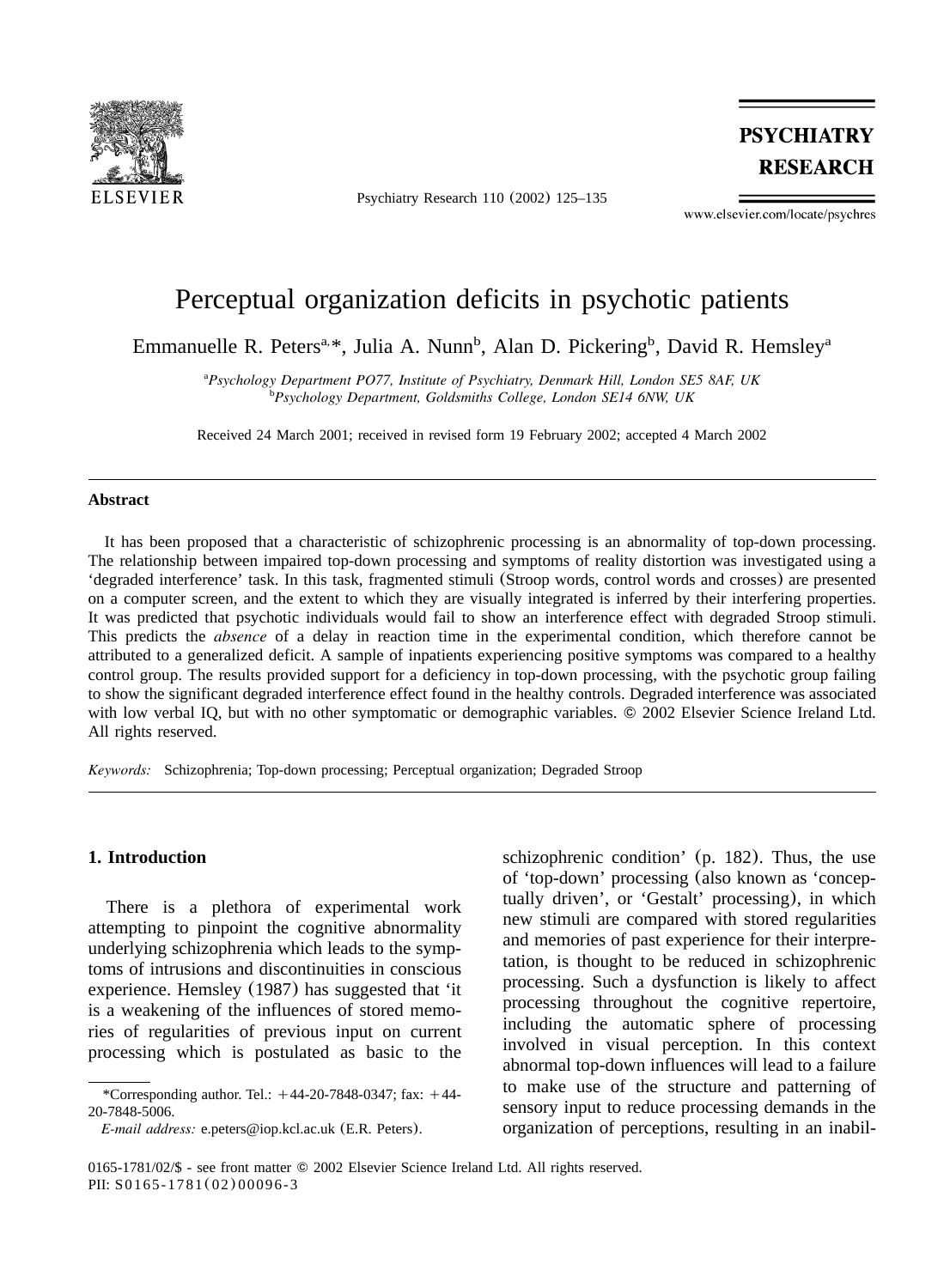ity to perceive stimuli in a Gestalt or holistic fashion.

Such an impairment has also been articulated by Cutting (1985) as 'schizophrenics concentrate on detail at the expense of theme' (p. 300), and by Knight (1984) as 'individual elements of a stimulus are processed separately rather than as parts in cohesive wholes' (p. 120). Some experiences reported by individuals with schizophrenia strongly suggest such a deficit: 'Imay look at a garden, but Ido not see it as Inormally do. Ican only concentrate on details. For instance Ican lose myself looking at a bud on a branch, but then I do not see anything else' (Matussek, 1952, p. 92).

Several studies have demonstrated that patients with schizophrenia are deficient in perceptual organization in a variety of tasks, including visual search (Cox and Levanthal, 1978; Knight, 1992; Silverstein et al., 1996a) and numerosity paradigms (Schwartz-Place and Gilmore, 1980; Rabinowicz et al., 1996; Wells and Leventhal, 1984). Typically, individuals with schizophrenia display relatively superior target detection or counting of elements in conditions with little stimulus grouping compared to baseline, an advantage not shown by controls where normal processing interferes with effective performance in such conditions. In general, these data have been interpreted as indicating that the impairment involves top-down influences on perceptual processing.

Empirical evidence for the specificity of this dysfunction has been accumulating for some time. Firstly, patients with schizophrenia do not show a perceptual organization deficit when processing aspects of visual form that do not require matching current percepts to memory representations (i.e. top-down influences; Peterson, 1994), such as symmetry (Knight et al., 2000) or closure (Chey and Holzman, 1997). These types of feature have been termed 'geons' (Bierderman, 1987) and are considered to be the fundamental visual primitives to which the visual system is predisposed to respond.

Secondly, Schwartz-Place and Gilmore (1980) reported that controls demonstrated superior grouping of stimuli that occurred 33% of the time when these stimuli were presented in the context of other grouped stimuli (Study 2) compared to when they were presented among non-grouped stimuli (Study 1). In contrast, patients with schizophrenia did not demonstrate this superiority in their Study 2. This implies that the perceptual organization deficit may reflect an impairment in the ability to generate top-down feedback to earlier perceptual processes.

Finally, Silverstein et al. (1996a,b) provided conclusive evidence that deficiencies in perceptual organization in patients with schizophrenia are not simply a product of 'bottom-up' processing, wherein stimulus components are grouped solely on the basis of physical characteristics, but also involve top-down factors. Silverstein et al. (1996a) showed that a clear perceptual organization deficit could be eliminated by a task manipulation thought to aid in context processing, i.e. an enhancement of top-down feedback to perceptual processes (Kosslyn and Koening, 1992). Silverstein et al. (1996b) found that a contextual manipulation that allowed controls to reduce the interfering effect of an irrelevant stimulus in an auditory task, did not affect schizophrenia patients' performance, i.e. they had a reduced ability to utilize contextual (top-down) cues. In contrast, a task manipulation which relied on physical (bottom-up) characteristics improved performance in both controls and patients.

Recently, attempts have been made to link cognitive disturbances with the expression of specific aspects of schizophrenic symptomatology. The diagnostic category represented by schizophrenia encompasses a widely heterogeneous set of symptoms, from paranoia to catatonia. A limitation in interpreting cognitive and perceptual studies of schizophrenia is that the symptom constellations of the sample are often not provided, and it is unclear whether one particular symptom cluster is over- or under-represented in the sample. Furthermore, there are no clear dividing lines between schizophrenia and normal functioning (Claridge, 1994; Peters et al., 1999), or between schizophrenia and the affective disorders (Kendell, 1991). This has led to the recent adoption of a symptom approach across diagnostic categories, which so far appears promising (e.g. Bentall et al., 1994; Garety et al., 1991).

Hemsley (1993) relates cognitive aberrations specifically to the development of positive symp-